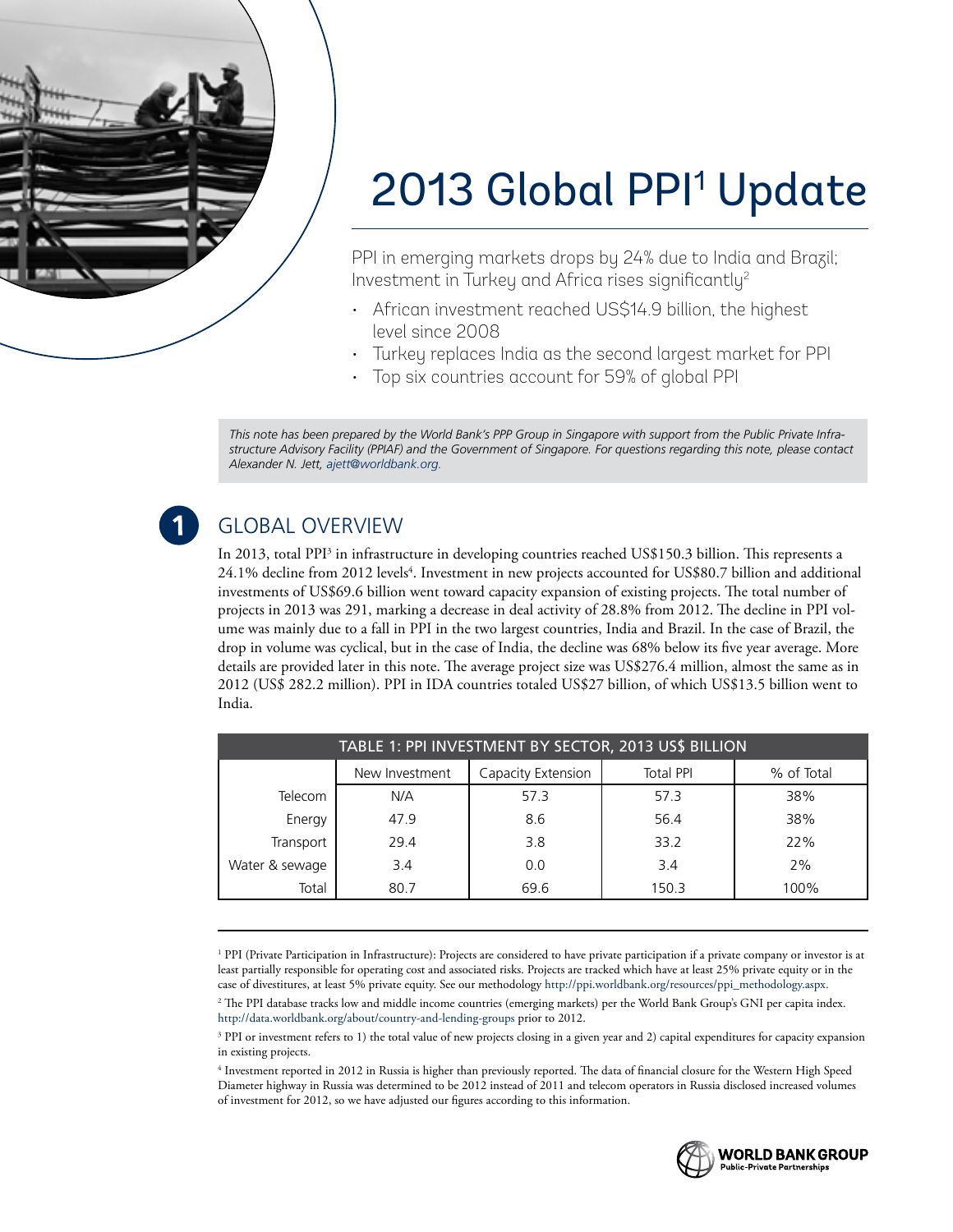The four main sectors<sup>5</sup> by order of volume of PPI were:  $(1)$  telecom,  $(2)$  energy,  $(3)$  transport and  $(4)$  water (Table1). In 2013, the telecom and energy sectors attracted the largest PPI amounting to US\$57.3 billion and US\$56.4 billion respectively. However, the 2013 volume of PPI reflected a decrease of 7% in telecoms and 24% in energy, when compared with 2012 levels. The transport and water sectors both had a 40% drop in investment. The transport sector totaled US\$ 33.2 billion in 2013, down from US\$54.7 billion, and water sector investments sunk to US\$3.4 billion from US\$5.7 billion in 2012.

Water has averaged US\$3.5 billion per year, but in 2012 investment peaked due to the closure of one project, the US\$1.4 billion Western Zone of Rio de Janeiro Sewerage Services concession. If this project is removed from the equation, then water investment would be steady at about US\$3.5 billion per year. Over the last three years, India represented over half of the transport deals in low and middle income countries, so its decline has a profound impact on the volume of transport PPI. Given the volume of road transportation financed through PPPs in India, a continued slowdown in volume would have a negative impact on growth in the country.



Top six Countries: The top six countries in PPI in 2013 were: (1) Brazil, (2) Turkey, (3) India, (4) Mexico, (5) Russia and (6) China (Figure 1). These six countries attracted US\$88.7 billion, representing 59% of all the PPI commitments in the developing world in 2013. Brazil drew the highest volume of investment (US\$33.8 billion), followed by Turkey (US\$16.8 billion) and India (US\$13.5 billion). Private participation in the two largest markets for PPI – Brazil and India, fell significantly in 2013. PPI in Brazil appears to have suffered a dramatic decrease (51%). However, Brazil had an exceptional year in 2012 mainly due to the US\$15 billion Belo Monte hydro project. In 2013, PPI in Brazil returned to 2011 investment levels. In contrast, India, which has experienced record levels of PPI in the last five years, had the lowest investment level since 2005, falling by 60% to US\$13.5 billion. This was 68% below US\$42.3 billion, the five year average (2008-2012). Indian PPI activity in energy and transport dipped more than other sectors; no new large scale power producers (known as UMPP's) were tendered for 24 months due to a shortage of coal, and the slowdown in transport is likely attributed to fewer tenders under the National Highway Authority's PPP program.

With 60 projects, China had the most closures in 2013, yet the average project size of these was the smallest at US\$117 million . Brazil followed China with 51 deals and then India with 31. There was a significant rise in deals in Turkey (22) and Mexico (18) whose markets increased closings by 83% and 200% respectively from 2012. Turkey, which was fourth

in terms of projects, had the highest average project size of US\$ 675.5 million, followed by Brazil (US\$ 366.4 million), Chile (US\$ 361.1 million) and Mexico (US\$ 324 million).



## Regional Overview

Of the total cumulative PPI of US\$150.3 billion, the ranking of regions by order of volume was (1) LAC, (2) ECA, (3) EAP, (4) AFR, (5) SA and (6) MNA (Table 2). Compared to 2012, ECA rose from third to second position, driven by higher levels of activity in Turkey. The decrease of PPI in 2013 was the main

<sup>5</sup> The PPI Database focuses on these sectors because its principal purpose is to focus on projects that have a direct impact on access to electricity, natural gas, transportation, potable water, and telecommunications services and meet the "serve the public" criteria. Captive projects, such as mining are not covered for this reason.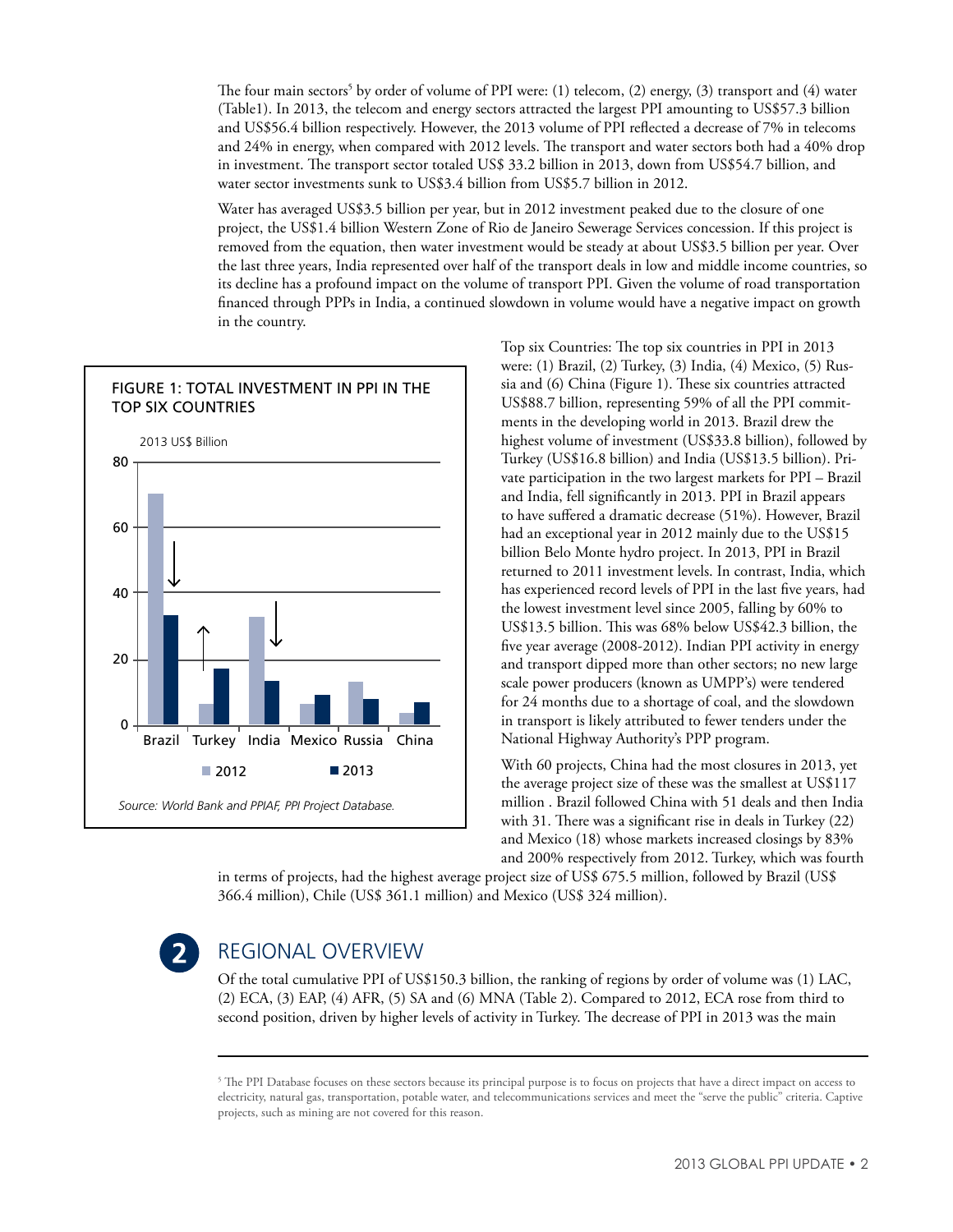| TABLE 2: PPI INVESTMENT BY REGION, 2013 US\$ BILLION |                |                       |                  |            |  |
|------------------------------------------------------|----------------|-----------------------|------------------|------------|--|
|                                                      | New Investment | Additional Investment | Total Investment | % of Total |  |
| <b>LAC</b>                                           | 38.0           | 31.3                  | 69.3             | 46%        |  |
| ECA                                                  | 15.3           | 13.2                  | 28.5             | 19%        |  |
| EAP                                                  | 13.6           | 5.8                   | 19.4             | 13%        |  |
| <b>AFR</b>                                           | 8.7            | 6.1                   | 14.9             | 10%        |  |
| <b>SAR</b>                                           | 4.0            | 9.8                   | 13.8             | 9%         |  |
| <b>MNA</b>                                           | 1.1            | 3.4                   | 4.5              | 3%         |  |
| Total                                                | 80.7           | 69.6                  | 150.8            | 100%       |  |

cause of South Asia falling to fifth place. Africa's strong results in 2013 were demonstrated by the region rising to fourth position in PPI, compared to fifth position in 2012.

**Latin America and the Caribbean (LAC)** attracted US\$69.3 billion of PPI in 2013 comprising 46% of global PPI, the largest share of any region (Figure 2). This was a 24% decrease from 2012, but is equal to the global decrease in PPI investment. PPI growth since 2003 averaged 11.8% per year and outpaced GDP growth, which has been about 3.4%6 . PPI growth in LAC since 2003 comprised 1.2% of regional GDP. Regional projects totaled 118 and included: 76 in energy, 6 in water and sewerage, and 36 transport projects. Brazil, the leading country in the region for the past ten years, had the most activity with 51 projects and 49% of total investment in the region, followed by Mexico with 18 projects and 14% of regional investment and Chile with 16 projects and 10% of activity. Projects were also implemented in Peru (13), Uruguay (6), Honduras (4) and Argentina (1).



<sup>6</sup> GDP figures taken from World Development Indicators; average growth in PPI and GDP taken from 2003-2013 and calculated using the compound annual growth rate (CAGR) for those years.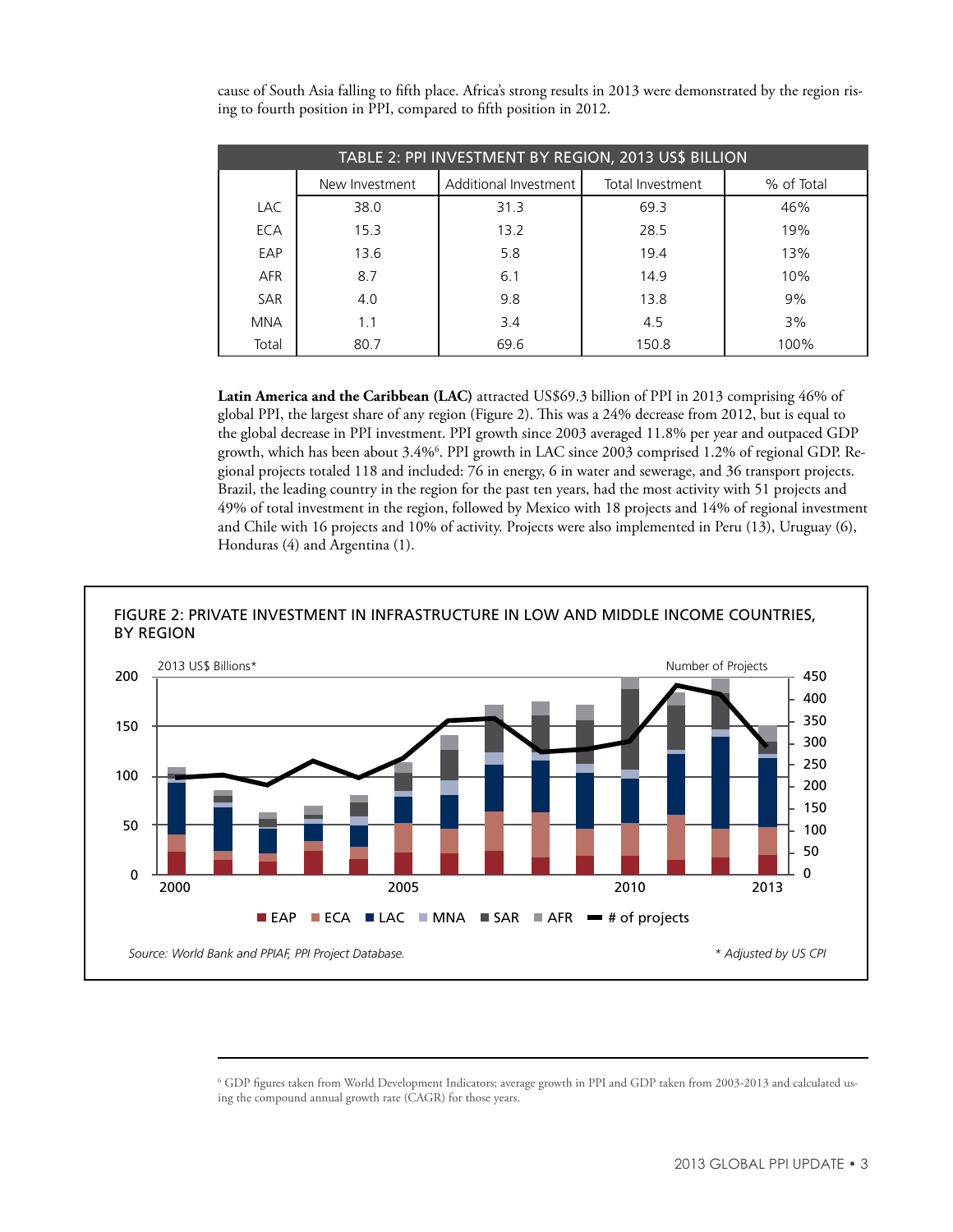| LATIN AMERICA AND THE CARIBBEAN (LAC) TOP DEALS |                                             |                     |                                                                                                                      |                   |
|-------------------------------------------------|---------------------------------------------|---------------------|----------------------------------------------------------------------------------------------------------------------|-------------------|
| Country                                         | <b>Project Name</b>                         | <b>USS Millions</b> | <b>Sponsors</b>                                                                                                      | Revenue<br>Source |
| Brazil                                          | Metro Rio-Line 4                            | \$3,611             | Invepar (100% / Brazil)                                                                                              | User fees         |
| Chile                                           | Alto Maipo Hydro Power<br>Project           | \$2,000             | AES Corporation (100% / United States)                                                                               | <b>PPA</b>        |
| Brazil                                          | Foz do Atlantico                            | \$1,911             | Odebrecht SA (80% / Brazil), Lidermac Con-<br>strucoes (20% / Brazil)                                                | User fees         |
| Brazil                                          | Eco101 Concessionaria de<br><b>Rodovias</b> | \$1,794             | Grupo CR Almeida (58% / Brazil), SBS - En-<br>genharia e Construcoes LTDA (42% / Brazil)                             | User fees         |
| Brazil                                          | Salvador Metro                              | \$1,657             | Construtora Andrade Gutierrez (17% / Brazil),<br>Camargo Correa Group (17% / Brazil), Small<br>local investors (48%) | User fees         |

**In Europe and Central Asia (ECA)** PPI totaled US\$28.5 billion in 2013 and its global share rose to 19% (Table 2). ECA became the second largest recipient of PPI (up from third place). Average annual PPI growth of 14% in ECA since 2003 represented more than three times the regional annual GDP growth of 4% during the same period. Private investment in 2013 comprised 1.43% of regional GDP. In contrast to other regions, ECA maintained 2012 investment levels. However the number of new projects fell from 58 in 2012 to 30 in 2013, of which 26 were in energy, 4 in transport, and none in telecom or water and sewerage. The average project size was therefore larger than in previous years. Turkey had an impressive year attracting over US\$16.8 billion of PPI, 60% of ECA's total volume. In 2013, Turkey saw the highest deal activity in the region with 22 new projects reaching closure. All but one of these were in energy (totaling US\$14.4 billion). Of this amount, US\$7.3 billion was in electricity distribution and US\$7.1 billion in electricity generation. Turkey was followed by the Russian Federation with US\$8 billion. New projects were also implemented in Albania (3), Bulgaria and Romania with two each, and Montenegro (1).

| EASTERN EUROPE AND CENTRAL ASIA (ECA) TOP DEALS |                                                                           |                     |                                                                                            |                                       |
|-------------------------------------------------|---------------------------------------------------------------------------|---------------------|--------------------------------------------------------------------------------------------|---------------------------------------|
| Country                                         | <b>Project Name</b>                                                       | <b>USS Millions</b> | <b>Sponsors</b>                                                                            | Revenue<br>Source                     |
| Turkey                                          | Seyitomer Thermal Power<br>Plant                                          | \$2,248             | Celikler Holding (100% / Turkey)                                                           | Sales to the<br>electricity<br>market |
| Turkey                                          | Bogazici Elektrik Dagitim A.S.<br>(BEDAS)                                 | \$1,960             | Cengiz Holding (34% / Turkey), Limak Holding<br>(34% / Turkey), Kolin Group (34% / Turkey) | Users fees                            |
| Turkey                                          | Toroslar Elektrik Dagitim A.S.                                            | \$1,725             | Sabanci Holding (50% / Turkey), E.ON (50% /<br>Germany)                                    | User fees                             |
| Turkey                                          | Gediz Elektrik Dagitim A.S.                                               | \$1,231             | Elsan (Turkey), Tumas (Turkey), Turcas Elektrik<br>Uretim A.S. (Turkey)*                   | User fees                             |
| Turkey                                          | Istanbul Anatolian Side Elec-<br>tricity Distribution Company<br>(AYEDAS) | \$1,223             | E.ON (50% / Germany), Sabanci Holding<br>(50% / Turkey)                                    | User fees                             |

\*exact share of each sponsor was not available

**East Asia and Pacific (EAP)** was the third largest region, attracting US\$19.4 billion of PPI in 2013, representing 12.9% of global PPI and growing by 8.5% over the previous year. Average annual PPI growth of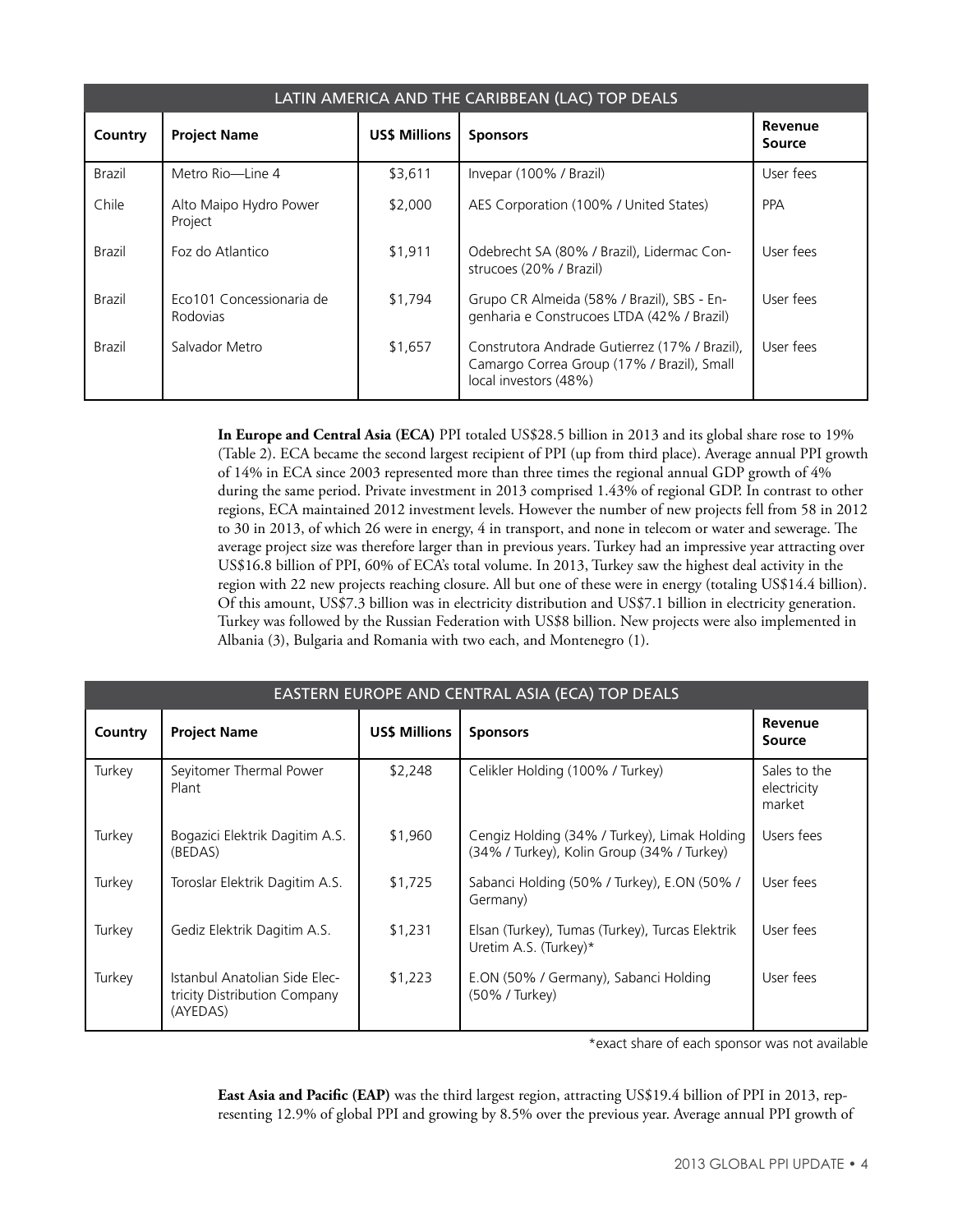3% did not keep pace with 8.2% annual regional GDP growth. Private participation in 2013 was 0.17% of regional GDP.

The energy sector saw investments of US\$8.8 billion, with nearly US\$8.4 billion in electricity generation. There were four natural gas distribution projects in China. The region executed 85 new projects and attracted investments of US\$19.4 billion. Most of those projects were in energy (63) followed by water and sewerage (14) and transport (8). China had the most projects (60) and attracted the most investment with US\$7.07 billion. Chinese investment was mostly in rail projects, notably the Beijing Subway Line 14, part B. Approximately US\$2 billion was invested in this first phase of this project for rolling stock and signaling by the concession company which includes MTR Corporation (Hong Kong).

In terms of investment, China was followed by Indonesia (US\$3.8 billion), Thailand (US\$3.4 billion), Malaysia (US\$2.6 billion) and Philippines (US\$2.04 billion). Vietnam also implemented the US\$276 million NH20 highway project with support from MIGA. One energy project closed in Myanmar, the US\$170 million Ahlone Power Plant, a 121MW natural gas power plant and the country's first IPP.

| EAST ASIA AND THE PACIFIC (EAP) TOP DEALS |                                  |                     |                                                            |                   |  |
|-------------------------------------------|----------------------------------|---------------------|------------------------------------------------------------|-------------------|--|
| Country                                   | <b>Project Name</b>              | <b>USS Millions</b> | <b>Sponsors</b>                                            | Revenue<br>Source |  |
| China                                     | Beijing Subway Line 14 Part B    | \$2,419             | MTR Corporation (49% / Hong Kong, China)                   | User fees         |  |
| China                                     | Hongliuhe-Naomaohu<br>Railway    | \$1,753             | Guanghui Energy Co., Ltd. (43% / China)                    | User fees         |  |
| Indonesia                                 | Banten Coal-Fired Power<br>Plant | \$1,000             | Genting Group (95% / Malaysia)                             | PPA payments      |  |
| Indonesia                                 | Cilacap Power Plant Phase II     | \$900               | PT Sumber Energi Sakti Prima (51% / Indo-<br>nesia)        | PPA payments      |  |
| Thailand                                  | Khanom 4 Power Plant             | \$809               | Electricity Generating Company (EGCO)<br>(100% / Thailand) | PPA payments      |  |

**Sub-Saharan Africa (AFR)** rose one level to fourth position: PPI grew by 8.4% to US\$14.9 billion and comprised 9.9% of the global total. This was AFR's best performance since 2008. The region overtook South Asia in global PPI ranking from fifth position in 2012 to fourth position in 2013. Average annual growth in PPI of 9.5% over the last ten years in AFR has outpaced regional GDP growth during the same period of 4.5% annually. Private investment comprised 0.93% of regional GDP in 2013. The peak performance in 2013 was a result of many years of preparation, particularly in the power sector. Much of the investment growth was in telecom, but development needs are strongest in energy, transport and water sectors.

Investment was concentrated in telecom with US\$5.7 billion, followed by transport (US\$4.7 billion) and energy (US\$4.5 billion). The majority (68%) of new projects in AFR were in energy generation (US\$4.2 billion), mostly in South Africa (US\$3.1 billion). Nigeria led regional investment with US\$6.7 billion in all four sectors, followed by South Africa with US\$4.6 billion.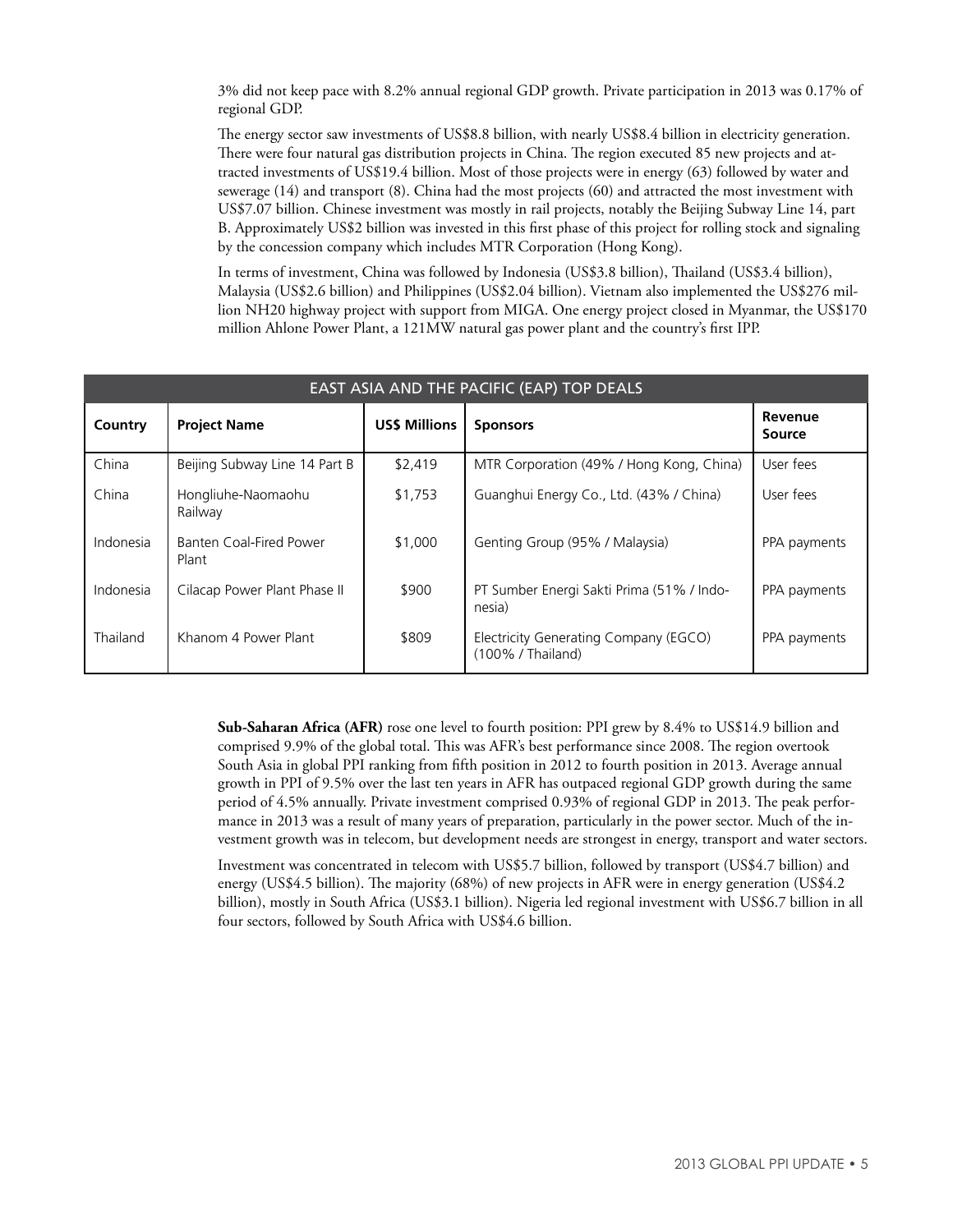| <b>SUB-SAHARAN AFRICA (AFR) TOP DEALS</b> |                                       |                     |                                                                            |                   |  |
|-------------------------------------------|---------------------------------------|---------------------|----------------------------------------------------------------------------|-------------------|--|
| Country                                   | <b>Project Name</b>                   | <b>USS Millions</b> | <b>Sponsors</b>                                                            | Revenue<br>Source |  |
| Nigeria                                   | Onne port expansion,<br>Phase 4B      | \$2.900             | Deep Offshore Services Nigeria Limited<br>$(100\%)$                        | User fees         |  |
| Nigeria                                   | Lekki Deep Seaport                    | \$1,500             | Tolaram Group (45% / Singapore)                                            | User fees         |  |
| South<br>Africa                           | Avon OCGT                             | \$654               | Mitsui (25% / Japan), SUEZ (38% / France),<br>Others (10%)                 | User fees         |  |
| Ghana                                     | Takoradi 2 Thermal Power<br>Expansion | \$440               | Abu Dhabi National Energy Company (TAQA)<br>(90% / United Arab Emirates)   | PPA payments      |  |
| South<br>Africa                           | Amakhala Emoyeni Wind<br>Farm         | \$410               | Tata Enterprises (50% / India), Exxaro Re-<br>sources (50% / South Africa) | User fees         |  |

In **South Asia (SA)**, PPI volume fell by 63% to US\$13.8 billion, representing less than 10% of global PPI. As a result of this decline in PPI, SA fell to fifth place from second place in 2012. This is due to a significant investment drop in India. Despite SA's fall in investment in 2013, the year-on-year growth of private investment of 9.6% since 2003 outpaced regional GDP growth, at 6.3%. Private investment comprised 0.6% of regional GDP in 2013. As in the past, India had the most regional investment (US\$13.5 billion), particularly in the telecom sector (US\$7.36 billion). Pakistan closed financing for two wind power projects with capacity totaling 99.6 MW and investment commitments of US\$263.1 million.

| <b>SOUTH ASIA (SAR) TOP DEALS</b> |                                          |                     |                                                                                                                                                                                        |                                                             |
|-----------------------------------|------------------------------------------|---------------------|----------------------------------------------------------------------------------------------------------------------------------------------------------------------------------------|-------------------------------------------------------------|
| Country                           | <b>Project Name</b>                      | <b>USS Millions</b> | <b>Sponsors</b>                                                                                                                                                                        | Revenue<br>Source                                           |
| India                             | IRB Westcoast Tollway Private<br>Limited | \$450               | IRB Infrastructure Developers Ltd (100%/<br>India)                                                                                                                                     | User fees                                                   |
| India                             | Sai Maatarini Tollways Limited           | \$394               | Gayatri Projects Ltd (100% / India)                                                                                                                                                    | User fees and<br>fixed payment(s)<br>from the<br>government |
| India                             | Khed Sinnar Expressway<br><b>Limited</b> | \$341               | Infrastructure Leasing & Financial Services<br>(IL&FS) (100% / India)                                                                                                                  | User fees and<br>fixed payment(s)<br>from the<br>government |
| India                             | OPGS Power Gujarat Private<br>Limited    | \$277               | OPG Energy Private Limited (100% / India)                                                                                                                                              | User fees                                                   |
| India                             | Maruti Clean Coal and Power<br>Limited   | \$249               | ACB India Limited (45% / India), Gupta Glob-<br>al Resources Private Limited (10% / India),<br>Spin Packaging Limited (10% / India), Kolahai<br>Infotech Private Limited (10% / India) | User fees                                                   |

The Middle East and North Africa (MNA) remained in sixth position, falling by 34% over the prior year, representing just 3% of global investment at US\$4.5 billion. Two projects reached closure, both in energy and in Jordan. The first project was the Tafila Wind Farm which received a US\$100 million loan from IFC and a US\$72 million loan from the EIB. The second project was the US\$812 million Al Manakher Tri-Fuel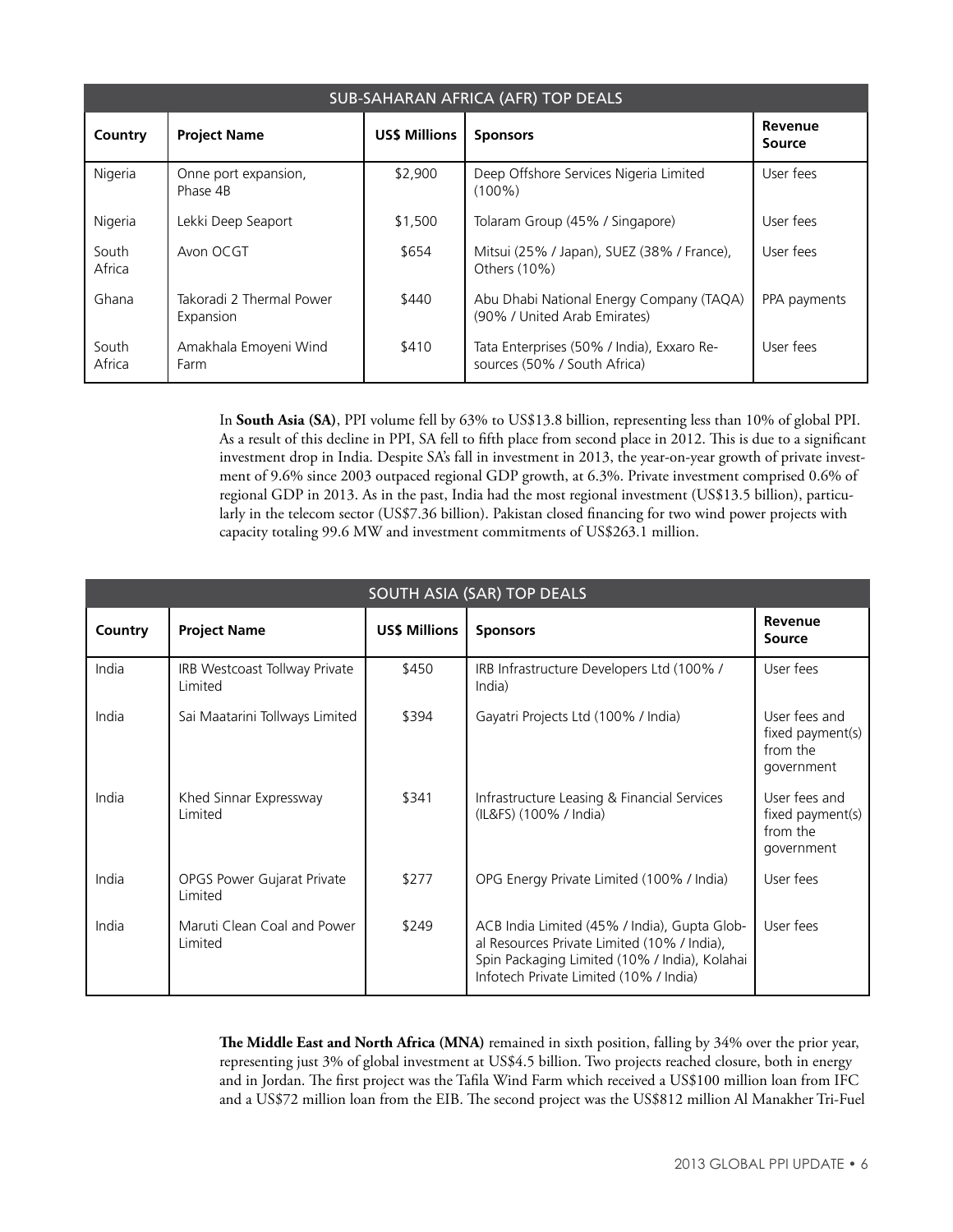Power Plant (IPP3), sponsored by KEPCO (Korea). The project included a 25 Year PPA with USD denominated capacity payments and fuel pass-through. Regional GDP in the Middle East and North Africa grew 4.0% annually on average between 2002 and 2009, and did not keep up with the annual growth in private investment at 21.2%. Private investment in 2013 comprised 0.3% of regional GDP.

| THE MIDDLE EAST AND NORTH AFRICA (MNA) TOP DEALS |                                            |                      |                                                                                                         |                   |  |
|--------------------------------------------------|--------------------------------------------|----------------------|---------------------------------------------------------------------------------------------------------|-------------------|--|
| Country                                          | <b>Project Name</b>                        | <b>US\$ Millions</b> | <b>Sponsors</b>                                                                                         | Revenue<br>Source |  |
| Jordan                                           | Al Manakher Tri-Fuel Power<br>Plant (IPP3) | \$812                | Korea Electric Power Company (KEPCO)<br>(60% / Korea, Rep.), Mitsubishi (35% / Ja-<br>pan), Others (5%) | PPA payments      |  |
| Jordan                                           | Tafila Wind Farm                           | \$290                | InfraMed (50% / France), EP Global Energy<br>$(19\%$ / Cyprus)                                          | PPA payments      |  |



# Sector Overview

The ranking of sectors, by order of volume of PPI was (1) telecommunications, (2) energy, (3) transport and (4) water (Table 1). The sector with the most PPI was telecom totaling US\$57.3 billion, representing 38% of total PPI. **Telecom** experienced the smallest drop in PPI, falling just 6% (Figure 3). There were only three new projects in telecom in 2013, as compared to seven in 2012: Shiraa Telecom and Smile Nigeria in Somalia and Nigeria, and Bolt (Internux) in Indonesia. Investment information was not publicly available for these new operators. In 2013, capacity expansion accounted for 99% of total investment.

**Energy** sector PPI amounted to US\$56.4 billion and encompassed 38% of global volumes. Of this amount, US\$47.9 billion was in new investment and US\$8.7 was for capacity expansion (Table 1). Only US\$644 million was committed to natural gas; the rest was in the electricity sector. PPI in natural gas increased in 2013 by 29%, primarily in distribution. The major drop was in the electricity subsector, which fell by 24% to US\$55.7 billion despite closing 205 new projects. Most electricity projects were in generation (180 projects – US\$ 38.1 billion), few in distribution (9 projects – US\$ 7.3 billion) and transmission (12 projects –

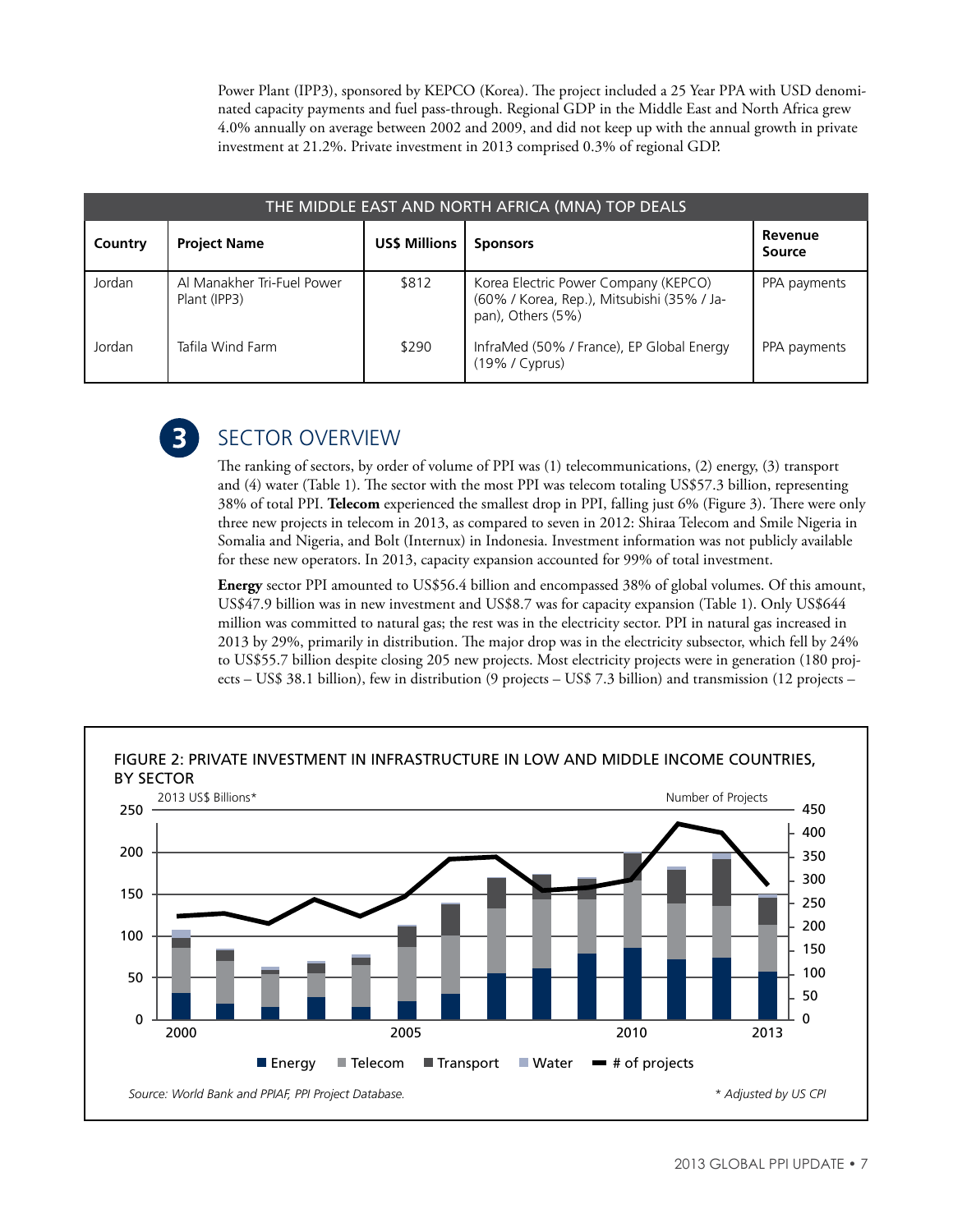US\$ 2.4 billion). Whereas in 2012 natural gas distribution projects were concentrated in Ukraine, in 2013 four new projects closed in China.

**Transport** investment comprised 22% of global PPI totaling US\$33.2 billion, a decrease of 40% from 2012. Most of this amount (US\$29.4 billion) was geared for new projects, while US\$3.8 billion was for capacity expansion. Almost half of the 61 projects were in the road subsector (27), amounting to US\$11.7 billion. The average road project in 2013 was US\$352 million. Of these road projects, eight were implemented in India, amounting to US\$1.7 billion. With 15% of global share in the road subsector, India maintained its status as a major player in roads, despite the fall in PPI. All of these projects had Indian investors and had Indian banks as creditors. Although many of these projects were technically brownfield projects, they required major capital expenditures to finance large rehabilitation and expansion. The transport subsectors were quite evenly distributed (except airports); with US\$11.7 billion in roads, US\$11.3 billion in railroads, US\$9.3 billion in seaports, and US\$0.9 billion in airports.

The greatest decrease in PPI was in the **water** sector, which dropped 41% to US\$3.4 billion, all in new projects, a mere 2% of total PPI. The overall number of projects also decreased to 22. Of these 22 projects, 16 were water treatment plants (13 in China), and 6 were utility projects, (4 in Brazil). Of the US\$3.4 billion invested, US\$2.9 billion was spent on utility projects (water treatment and distribution), with Brazil attracting most investment (US\$2.7 billion), and about US\$500 million financed stand-alone treatment plants.

## Investor and Lender Overview

**Equity investors:** By country of origin, Chinese and Brazilian sponsors had the most projects (either alone or in joint ventures). Chinese sponsors had 60 projects although 93% of these deals were inside China. Abroad, Chinese firms were active in ports and electricity generation. Although Brazilian sponsors invested in larger projects, they had fewer deals (38) than the Chinese, followed by Indian sponsors with 27 deals. Spain had 27 projects and Turkey had 22 projects. The most active investor from high income countries was Spain by number of projects.

By sector, major investors in energy included AES Corporation (United States) and two Turkish companies Celikler Holding and Cengiz Holding. Investors in transport were from Brazil and China, namely Invepar (Brazil) with four deals, implementing two rail projects worth US\$3.9 billion (Metro Rio - Line 4 and Rio de Janeiro LRT) and Hong Kong's MTR Corporation. In the water sector top investors were Odebrecht SA (Brazil) and Anhui Guozhen Environmental Protection Science & Technology Co. Ltd. (China). Telecom's private market was dominated by traditional players including Mexico's América Movil and Spain's Telefónica in the Latin American market and Bharti Airtel dominant in South Asia.

**Debt Financing:** Trends in financing matched investment trends. In 2012, This means that India was the second largest destination for investment and together with Brazil accounted for approximately 50% of investment in that year. Just as investment dropped in India in 2013, the project financing market in India fell by 30% to US\$14.8 billion7 . The top project finance lenders were Turkish banks Garanti Bank and Isbank, financing a range of projects together including the 1320 MW Zetes 3 power plant (US\$1.05 billion), the 840 MW Kirikkale CCGT and the 475 MW Kangal power plant. Most of their portfolio was in power and included financing several large acquisitions. European and American banks took positions 3, 4 and 5 on the ranking table with Deutsche Bank as the most active, financing six deals worth over US\$1 billion. Projects were distributed geographically through Vietnam, Turkey and Latin America. JP Morgan and Akbank teamed up to finance the acquisition of Turk Telecom for US\$791 million. Yapi Kredi is the fourth Turkish bank to top the list, investing in five projects worth US\$764 million. First Rand closed out the list by financing three energy generation projects in South Africa for a total value of US\$572 million.

**The global project bond market** (Thompson Reuters 2014) more than doubled to US\$49 billion (developed and developing countries). North America closed US\$15 billion in project bonds and represented 25% of the global market, followed by Europe and Persian Gulf countries closing approximately US\$20

<sup>7</sup> Thompson Reuters. "Loans and multis stable – Bonds shoot up." Project Finance International, January 15, 2014.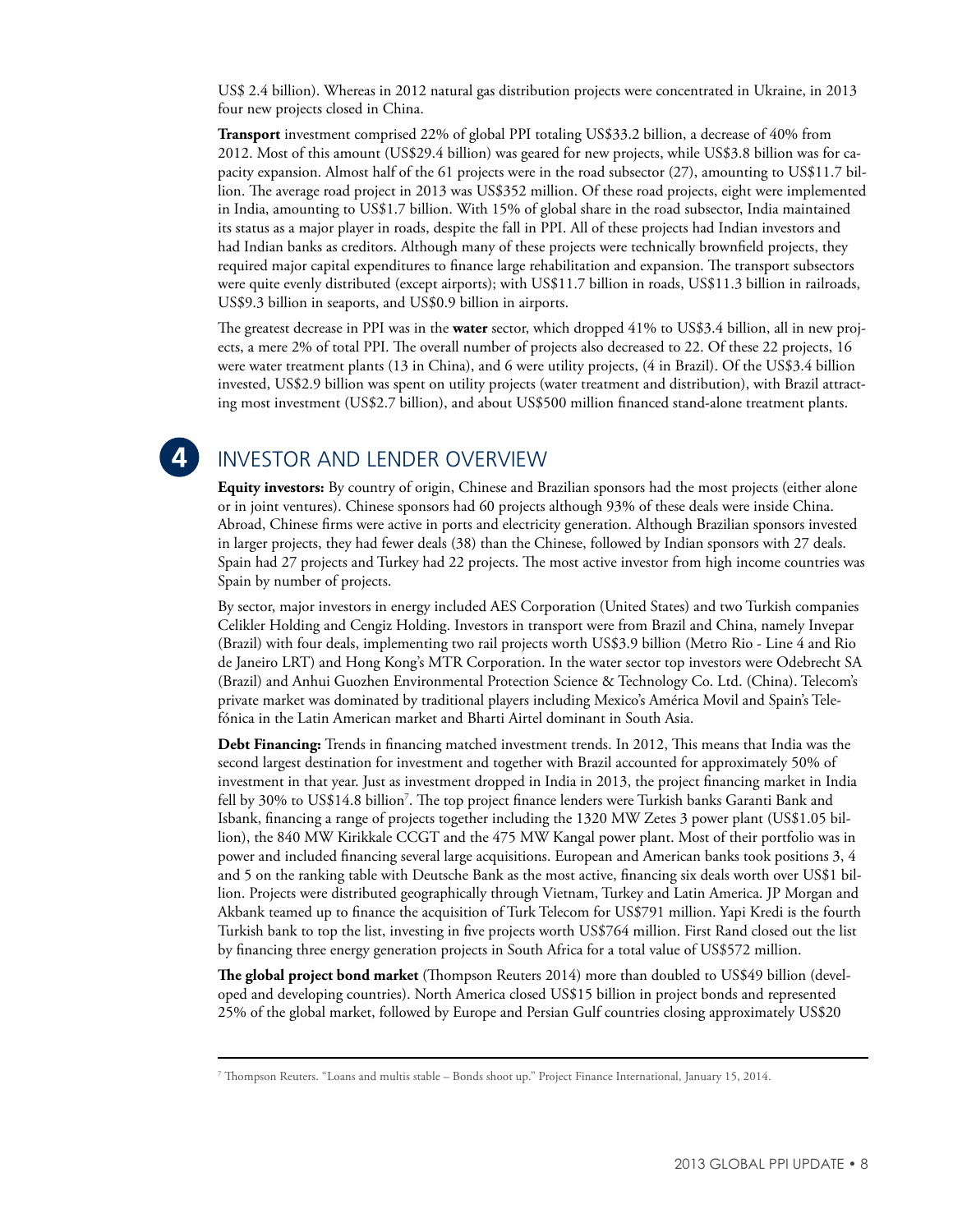billion. For low and middle income countries, Latin America was the main market, with US\$11 billion in project bonds. In Mexico, a US\$1.9 billion project bond was arranged by Goldman Sachs for the 30-year Conmex toll road concession sponsored by OHL (Spain). This bond issuance refinanced the road after construction had been completed. Other projects in Latin America are anticipated to seek capital through similar structures. Asia Pacific, by contrast, had a relatively low level of bond issuances of US\$3 billion. In particular, Malaysia has been the only country to have a project bond program similar to Latin America. Contributing to its success is a strong historical pipeline of projects and a dedicated, specialized investor, namely the Employee Provident Fund (EPF).

| TABLE 3: TOP LENDERS (MANDATED LEAD ARRANGERS) IN EMERGING MARKETS IN 2013 <sup>8</sup> |                    |                                       |                                |  |
|-----------------------------------------------------------------------------------------|--------------------|---------------------------------------|--------------------------------|--|
| Position                                                                                | Lender             | <b>Total Financed</b><br>US\$ Million | Number of Projects<br>Invested |  |
|                                                                                         | Garanti Bank       | \$1,983                               | 9                              |  |
| $\overline{2}$                                                                          | <b>Isbank</b>      | \$1,057                               | 4                              |  |
| 3                                                                                       | Deutsche Bank      | \$1,004                               | 6                              |  |
| 4                                                                                       | Citigroup          | \$993                                 | 4                              |  |
| 5                                                                                       | <b>BNP Paribas</b> | \$990                                 | C,                             |  |
| 6                                                                                       | Itau-Unibanco      | \$889                                 | 8                              |  |
| 7                                                                                       | JP Morgan          | \$791                                 |                                |  |
| 8                                                                                       | Akbank             | \$791                                 |                                |  |
| 9                                                                                       | Yapi Kredi         | \$764                                 | 5                              |  |
| 10                                                                                      | FirstRand          | \$572                                 | 3                              |  |



# Emerging Trends

**Turkey** is leading PPI in Europe and Central Asia. Four of its banks were listed among the top ten MLA's in emerging markets, it is heavily active in transport and energy, and it has a strong domestic base. Furthermore, Turkish investors had the second largest deal volume at US\$13.7 billion. A future challenge for Turkey will be to effectively diversify its investor base as it is dominated almost exclusively by Turkish developers and lenders.

**Export Credit Agencies and IFI's** have expanded their role and are the principal non-commercial lenders for emerging markets. Their combined total was US\$27 billion in 2013. Asian lenders were particularly prominent with ECA's from Japan, Korea and China listed in the top five according Project Finance

| TABLE 4: TOP FIVE PUBLIC LENDERS FOR EMERGING MARKETS IN 2013<br>TOTAL VOLUME = US \$27 BILLION <sup>9</sup> |                     |                  |  |  |
|--------------------------------------------------------------------------------------------------------------|---------------------|------------------|--|--|
| Position in 2012                                                                                             | Public Lender       | Position in 2013 |  |  |
|                                                                                                              | <b>JBIC/Nexi</b>    |                  |  |  |
| unranked                                                                                                     | US Ex-IM            |                  |  |  |
|                                                                                                              | Kexim/K-Sure        |                  |  |  |
| ς                                                                                                            | <b>IFC/MIGA</b>     |                  |  |  |
| 8                                                                                                            | China Exim/Sinosure |                  |  |  |

<sup>8</sup> Source: Infrastructure Journal, 2013 League Tables-- refined for low and middle income countries and covering the four sectors in PPI Database.

<sup>&</sup>lt;sup>9</sup> (Thompson Reuters 2014)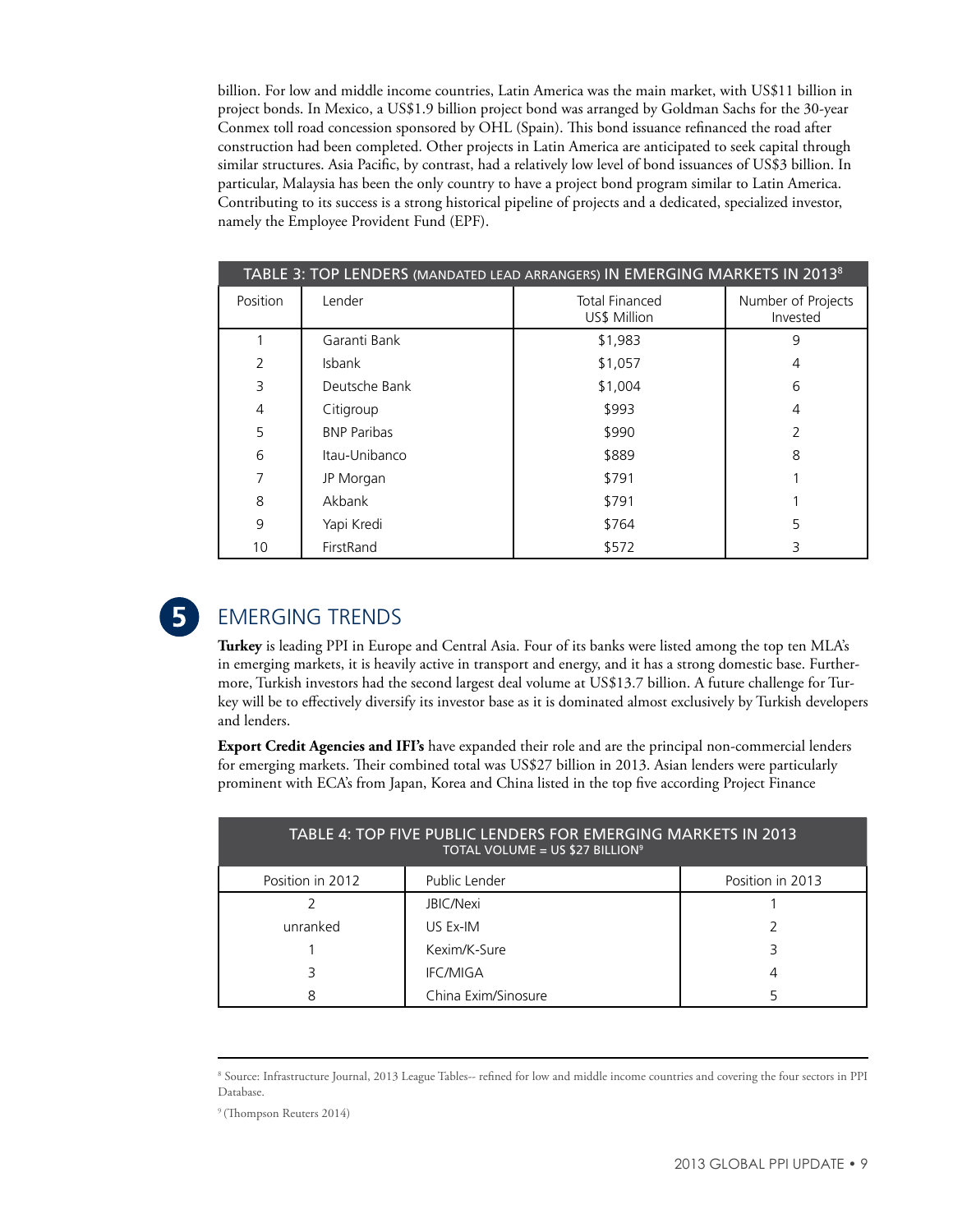International. In 2013 Kexim and Nexi guaranteed project loans for the US\$812 million Al Manakher Tri-Fuel Power Plant (IPP3) in Jordan. JBIC emerged as the top lender in 2013. A notable deal for JBIC was the US\$809 million Khanom 4 Gas-Fired Combined Cycle Power Plant in Thailand.

**India's investment dip in 2013—just a dip or a trend?** There does not appear to be a single factor to account for India's slowdown in PPI after its peak in 2010. There are many indications that this slowdown could continue in the longer term. Investment in India peaked in 2010, and has been declining ever since. We have cited some of the reasons for the decline in transport and energy, but larger issues still exist in the background. A possible reason is that public banks, which have been the main source for infrastructure deals, are overstretched and may soon reach exposure limits. Furthermore, there is a lack of foreign equity and debt in India's private infrastructure market to relieve this exposure.

**African** projects have picked up in the last two years, especially in the energy sector. In light of South Africa's energy auctions and recent success throughout Africa as well as growing interest from Chinese investors, deals will likely continue to flow in Africa in the years to come. It should be noted, though, that the projects closing in 2013 took many years of preparation, and there may be a waiting period before the next surge in investment commitments.

| Rank           | Country            | US\$ Million |
|----------------|--------------------|--------------|
| $\mathbf{1}$   | <b>Brazil</b>      | \$33,807.4   |
| $\overline{2}$ | Turkey             | \$16,829.3   |
| 3              | India              | \$13,519.04  |
| $\overline{4}$ | Mexico             | \$9,546.4    |
| 5              | Russian Federation | \$7,972.7    |
| 6              | China              | \$7,066.7    |
| $\overline{7}$ | Chile              | \$6,983.4    |
| 8              | Nigeria            | \$6,693.5    |
| 9              | South Africa       | \$4,584.9    |
| 10             | Peru               | \$4,289.6    |
| 11             | Colombia           | \$4,182.2    |
| 12             | Indonesia          | \$3,842.3    |
| 13             | Thailand           | \$3,409.4    |
| 14             | Argentina          | \$3,120.9    |
| 15             | Malaysia           | \$2,588.8    |
| 16             | Philippines        | \$2,045.0    |
| 17             | Honduras           | \$1,556.3    |
| 18             | Jordan             | \$1,209.0    |
| 19             | Panama             | \$924.6      |
| 20             | Iraq               | \$911.0      |
| 21             | Uruguay            | \$907.8      |
| 22             | Romania            | \$856.3      |
| 23             | Venezuela          | \$809.4      |
| 24             | Egypt, Arab Rep.   | \$685.0      |
| 25             | Dominican Republic | \$656.8      |
| 26             | Ghana              | \$637.8      |
| 27             | Algeria            | \$609.0      |
|                |                    |              |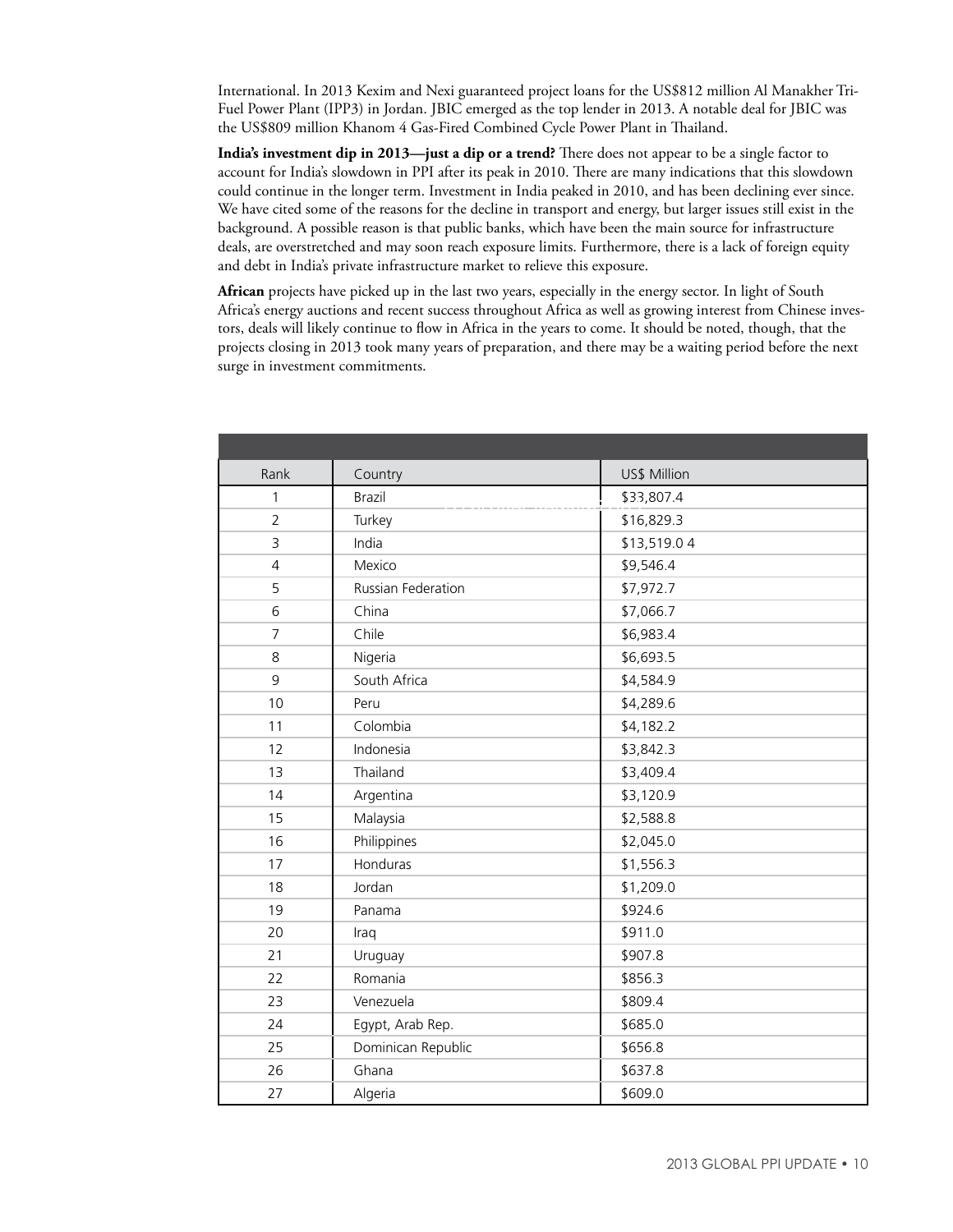| Rank | Country                | US\$ Million |
|------|------------------------|--------------|
| 28   | Jamaica                | \$600.0      |
| 29   | Côte d'Ivoire          | \$587.8      |
| 30   | Kenya                  | \$570.3      |
| 31   | Kazakhstan             | \$560.8      |
| 32   | <b>Bulgaria</b>        | \$471.2      |
| 33   | Ecuador                | \$460.3      |
| 34   | Morocco                | \$441.0      |
| 35   | Guatemala              | \$372.8      |
| 36   | Iran, Islamic Rep.     | \$354.0      |
| 37   | Costa Rica             | \$345.6      |
| 38   | Uzbekistan             | \$344.2      |
| 39   | Paraguay               | \$309.7      |
| 40   | Guinea                 | \$295.9      |
| 41   | Vietnam                | \$275.5      |
| 42   | Pakistan               | \$263.1      |
| 43   | Albania                | \$245.5      |
| 44   | Senegal                | \$237.6      |
| 45   | Sudan                  | \$208.1      |
| 46   | El Salvador            | \$188.6      |
| 47   | <b>Belarus</b>         | \$187.7      |
| 48   | Ukraine                | \$184.4      |
| 49   | Myanmar                | \$170.0      |
| 50   | Armenia                | \$155.4      |
| 51   | Zimbabwe               | \$154.9      |
| 52   | <b>Bolivia</b>         | \$141.2      |
| 53   | Tunisia                | \$130.0      |
| 54   | Uganda                 | \$125.9      |
| 55   | Serbia                 | \$99.5       |
| 56   | Nicaragua              | \$88.8       |
| 57   | Syrian Arab Rep.       | \$87.0       |
| 58   | Lithuania              | \$85.1       |
| 59   | Tanzania               | \$82.5       |
| 60   | Kosovo                 | \$80.8       |
| 61   | Mozambique             | \$80.0       |
| 62   | Georgia                | \$79.1       |
| 63   | Congo, Dem. Rep.       | \$78.8       |
| 64   | Mali                   | \$78.7       |
| 65   | Cameroon               | \$75.8       |
| 66   | Macedonia, FYR         | \$74.1       |
| 67   | Tajikistan             | \$62.5       |
| 68   | Bosnia and Herzegovina | \$61.9       |
| 69   | Azerbaijan             | \$60.4       |
| 70   | Moldova                | \$43.4       |